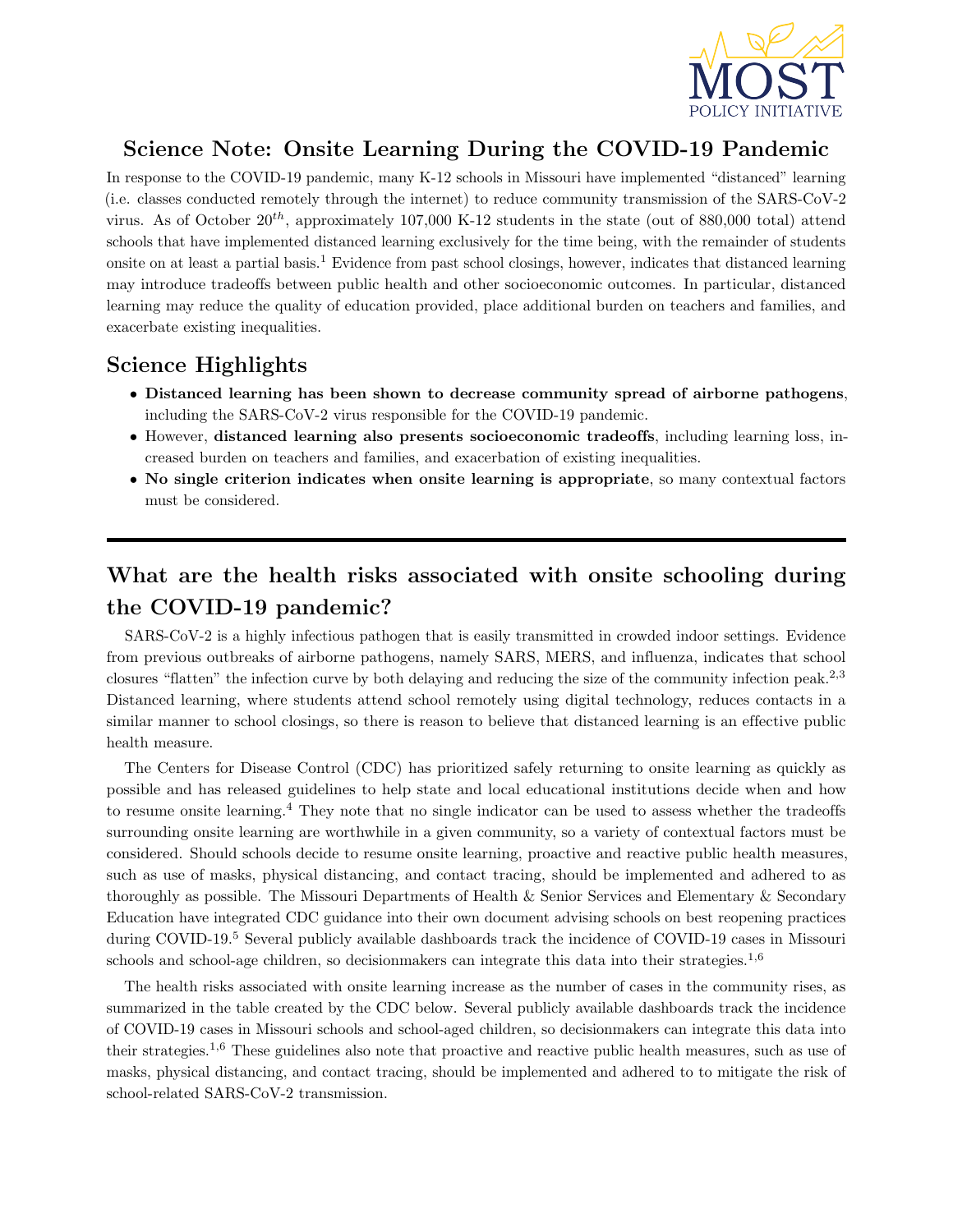| <b>Indicators</b>                                                                                                                                                                                                                                                                                                                                                                                                                                                 | <b>Lowest risk</b><br>of<br>transmission<br>in schools                         | <b>Lower risk</b><br>of<br>transmission<br>in schools                               | <b>Moderate</b><br>risk of<br>transmission<br>in schools       | <b>Higher risk</b><br>of<br>transmission<br>in schools         | <b>Highest risk</b><br>of<br>transmission<br>in schools |
|-------------------------------------------------------------------------------------------------------------------------------------------------------------------------------------------------------------------------------------------------------------------------------------------------------------------------------------------------------------------------------------------------------------------------------------------------------------------|--------------------------------------------------------------------------------|-------------------------------------------------------------------------------------|----------------------------------------------------------------|----------------------------------------------------------------|---------------------------------------------------------|
| <b>Core Indicators</b>                                                                                                                                                                                                                                                                                                                                                                                                                                            |                                                                                |                                                                                     |                                                                |                                                                |                                                         |
| Number of new cases per 100,000<br>persons within the last 14 days*                                                                                                                                                                                                                                                                                                                                                                                               | < 5                                                                            | $5$ to $<$ 20                                                                       | 20 to $< 50$                                                   | 50 to $\leq$ 200                                               | >200                                                    |
| Percentage of RT-PCR tests that are<br>positive during the last 14 days**                                                                                                                                                                                                                                                                                                                                                                                         | < 3%                                                                           | $3\%$ to $\leq 5\%$                                                                 | 5% to $<8\%$                                                   | 8% to $\leq 10\%$                                              | >10%                                                    |
| Ability of the school to implement 5<br>key mitigation strategies:<br>• Consistent and correct use of<br>masks<br>• Social distancing to the largest<br>extent possible<br>• Hand hygiene and respiratory<br>etiquette<br>• Cleaning and disinfection<br>• Contact tracing in<br>collaboration with local health<br>department<br>Schools should adopt the additional<br>mitigation measures outlined below<br>to the extent possible, practical and<br>feasible. | Implemented<br>all <sub>5</sub><br>strategies<br>correctly and<br>consistently | Implemented<br>all <sub>5</sub><br>strategies<br>correctly<br>but<br>inconsistently | Implemented<br>3-4 strategies<br>correctly and<br>consistently | Implemented<br>1-2 strategies<br>correctly and<br>consistently | Implemented<br>no strategies                            |

CDC indicators and thresholds for risk of introduction and transmission of SARS-COV-2 in schools.

### Can school-aged children get infected with SARS-CoV-2?

A major concern of onsite learning is that children may facilitate the spread of SARS-CoV-2. To date, the observed number of COVID-19 cases in school-aged children is lower than would be expected if the virus were uniformly transmitted. Researchers are currently working to understand why this is the case and what this finding means in terms of viral transmission via schools. Currently, direct evidence for decreased susceptibility in children to infection by SARS-CoV-2 is mixed, so it is unclear whether they contract the virus at similar rates to adults after exposure.<sup>7</sup> However, several studies suggest that children are more likely than older populations to exhibit mild or no symptoms upon contracting the virus.8,<sup>9</sup> This may mean that fewer cases are being reported in school-aged populations because children are less likely than adults to appear sick, and therefore are not tested for the virus.

#### Can school-aged children infected with SARS-CoV-2 transmit the virus?

Currently, there is reason to believe that children infected with SARS-CoV-2 are no less infectious than older populations.<sup>8</sup>,<sup>9</sup> Taken together, this suggests that student-to-student transmission of SARS-CoV-2 is a low-risk factor associated with onsite learning, but that transmission from students to older family members, faculty, or staff is higher-risk given the increased likelihood of adverse health outcomes in these older populations.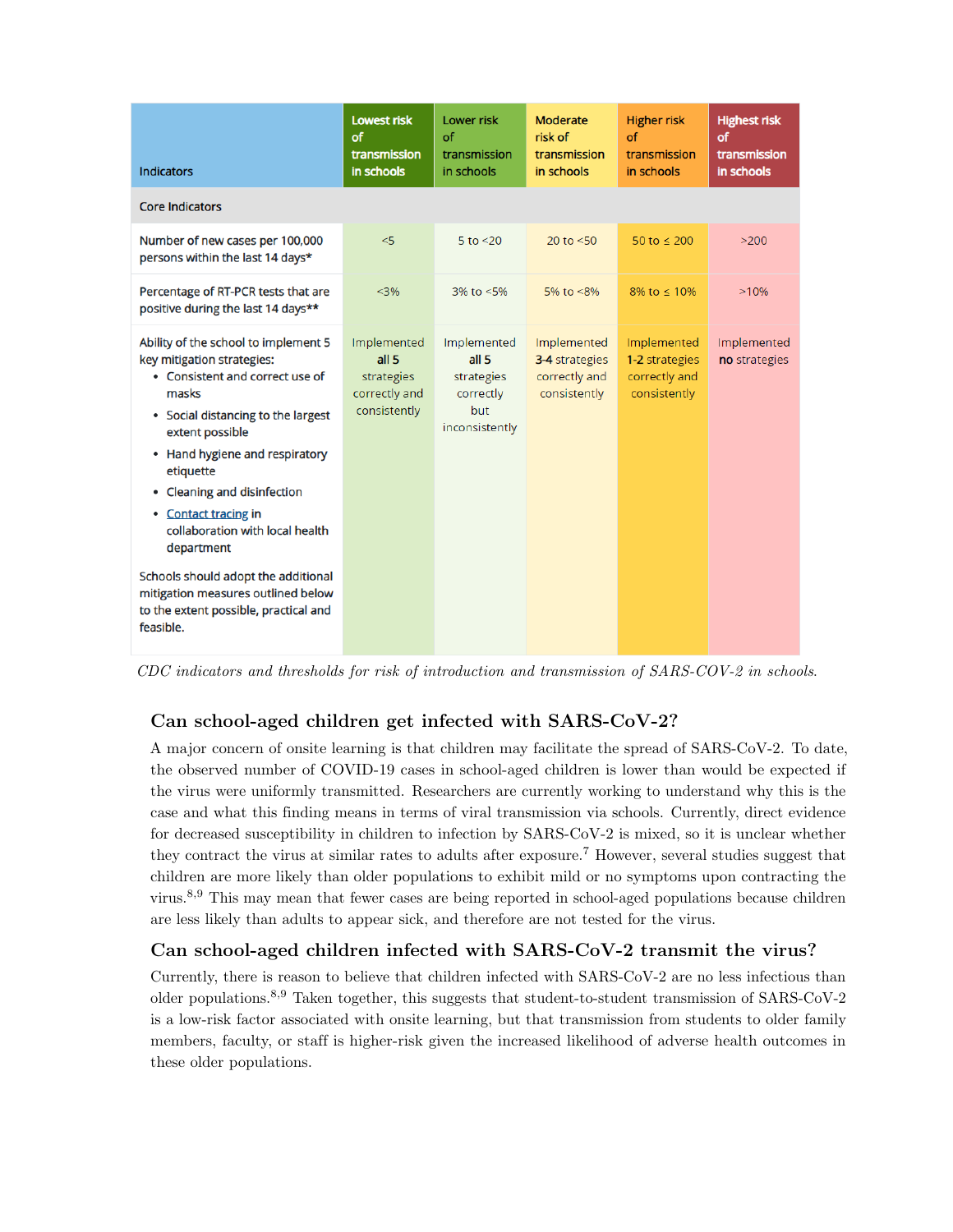# What are the socioeconomic consequences of the COVID-19 pandemic related to disruptions of onsite schooling?

A wide body of research indicates that disruptions in regular schooling have negative effects on educational performance, income, and life expectancy, so there is reason to believe that pandemic-related school closures may have similar impacts on children.<sup>10</sup> Though recent technological advances have made distanced learning possible, there are concerns that distanced learning possesses several drawbacks for teachers, students, and families. Many teachers report an increased teaching burden as a result of serving online and in-person students, especially in hybrid learning models. Because the average salary for Missouri teachers is one of the lowest in the country, this has caused concern for the state's ability to attract and retain teachers.

Educational quality also varies across distanced learning options, and several studies predict that most students will experience months of learning loss compared to a traditional school year. This is particularly important for younger students, whose ability to meet early learning benchmarks is critical for their continued academic success. In addition to teaching and learning changes, reduced access to the wraparound services traditionally provided in school buildings, like free and reduced price lunch, counselors and crisis/abuse reporting, are predicted to impact the food security, mental health, and safety of many Missouri students.

There is particular concern for how distanced learning exacerbates existing inequalities based on income, geography and race. For example, Black, Hispanic and low-income students are the most likely to receive low quality or no virtual instruction, leading to higher predicted learning losses due to distanced learning.<sup>11</sup> On the other hand, families with higher income and educational attainment are more likely to have reliable internet access needed for distanced learning, also referred to as the "digital divide". Higher-income families also have the capability to absorb costs related to increased childcare, and the resources to arrange for additional educational programs like tutoring. Overall, the socioeconomic, racial, and geographic disparities in access to and utilization of both "school-centered" and "parent-centered" resources, $^{12}$  are likely to widen existing societal gaps within the education system and beyond.

## Scientific Limitations

- Due to its recency, there are few peer-reviewed published studies of the health, educational, and economic impacts of school closures during COVID-19 pandemic (many studies use data from SARS, MERS, and influenza outbreaks).
- Substantial uncertainty remains regarding the susceptibility of children to SARS-CoV-2 and their infectiousness.

### Citations and other references

1. Show Me Strong Recovery Plan. COVID-19 in School District Communities.

https://showmestrong.mo.gov/public-health-school-districts/

2. Viner, R.M., Russell, S.J., Croker, H., Packer, J., Ward, J., Stansfield, C., Mytton, O., Bonell, C., Booy, R. (2020) School closure and management practices during coronavirus outbreaks including COVID-19: a rapid systematic review. Lancet Child Adolesc. Health 4: 397-404.

3. Auger, K.A., Shah, S.S., Richardson, T. (2020) Association Between Statewide School Closure and COVID-19 Incidence and Mortality in the US. JAMA 324(9): 859–870.

4. Centers for Disease Control, Indicators for Dynamic School Decision-Making.

https://www.cdc.gov/coronavirus/2019-ncov/community/schools-childcare/indicators.html#thresholds

5. Missouri DHSS, Missouri DESE. Missouri School Reopening Guidance.

https://dese.mo.gov/sites/default/files/COVID-MO-K12-Reopening-Guidance.pdf